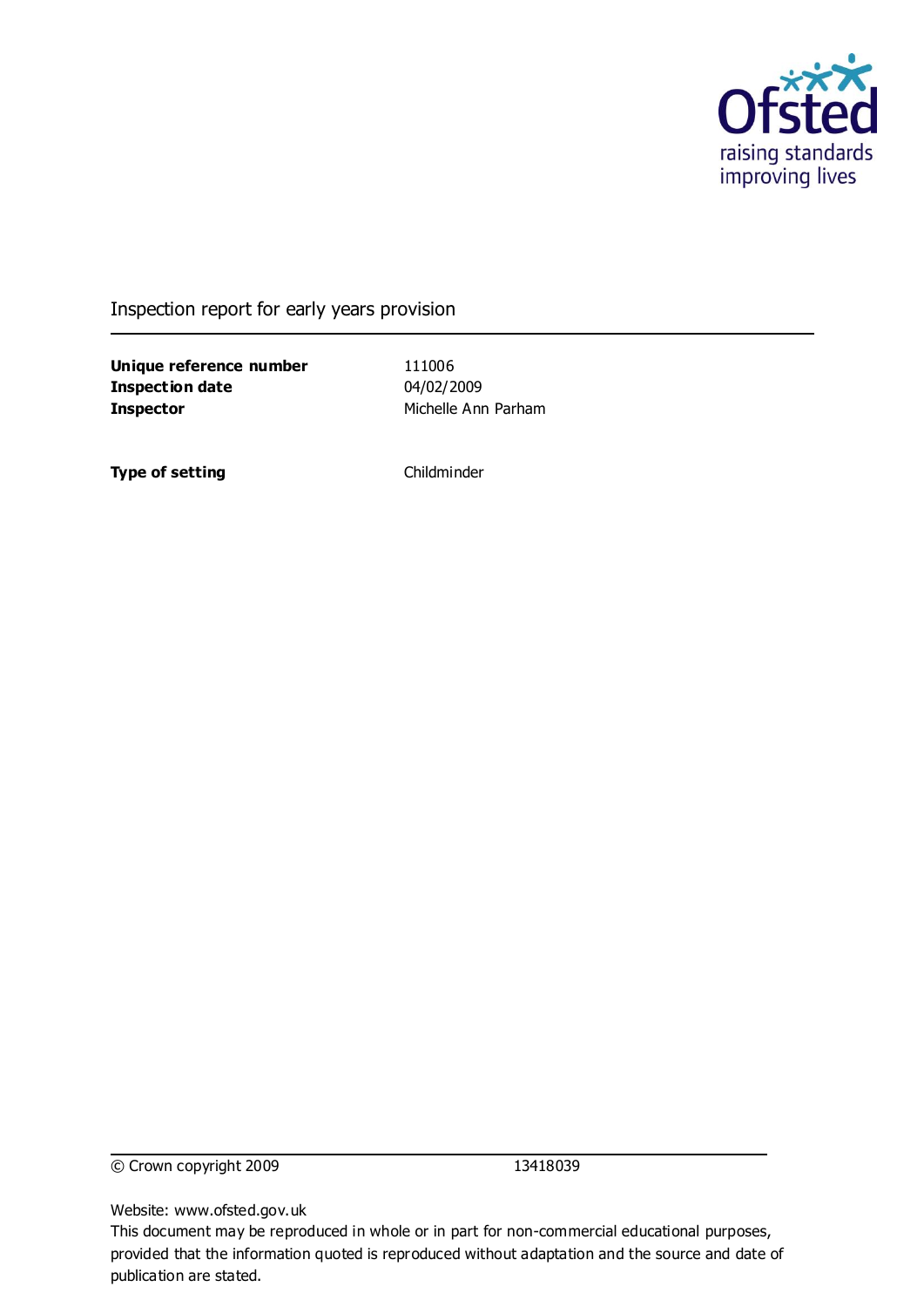# **Introduction**

This inspection was carried out by Ofsted under Sections 49 and 50 of the Childcare Act 2006 on the quality and standards of the registered early years provision. 'Early years provision' refers to provision regulated by Ofsted for children from birth to 31 August following their fifth birthday (the early years age group). The registered person must ensure that this provision complies with the statutory framework for children's learning, development and welfare, known as the *Early* Years Foundation Stage.

The report includes information on any complaints about the childcare provision which Ofsted has received since the last inspection or registration whichever is the later, which require Ofsted or the provider to take action in Annex C.

The provider must provide a copy of this report to all parents with children at the setting where reasonably practicable. The provider must provide a copy of the report to any other person who asks for one, but may charge a fee for this service (The Childcare (Inspection) Regulations 2008 regulations 9 and 10).

The setting also makes provision for children older than the early years age group which is registered on the voluntary and/or compulsory part(s) of the Childcare Register. This report does not include an evaluation of that provision, but a comment about compliance with the requirements of the Childcare Register is included in Annex B.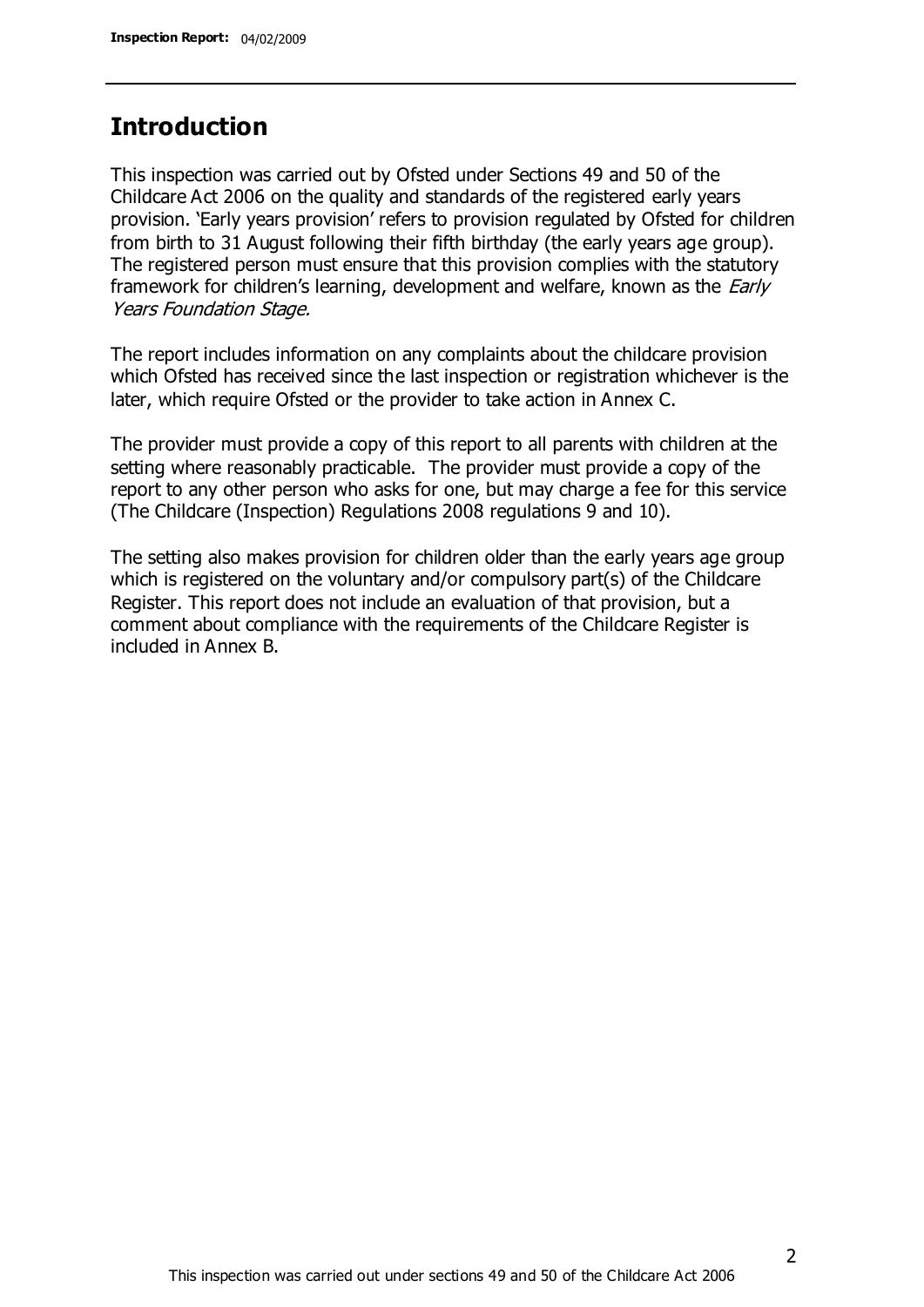# **Description of the childminding**

The childminder registered in 1994 and lives with her husband and two children in a residential area of Purbrook in Hampshire. The property has limited access as toileting facilities are situated on the first floor. The childminder uses the ground floor for childminding and there is a fully enclosed rear garden area suitable for outdoor play. The childminder is registered to care for a maximum of six children under eight years at any one time, of whom no more than three may be in the early years age range. She is currently minding five children in this age group. She also offers care to children aged over five years to 11 years. This provision is registered by Ofsted on the compulsory and voluntary parts of the Childcare Register. The childminder has an NVQ Level 3 Early Years Care and Education qualification and attends groups for children on a regular basis.

# **Overall effectiveness of the early years provision**

Children thrive in this setting as the childminder is exemplary in meeting the needs of the children in the Early Years Foundation Stage (EYFS) through her outstanding work practice. She recognises the uniqueness of all children, ensuring their individual requirements are very well met and therefore promoting inclusion for all. The childminder is proactive in her role and through her commitment to further training, consultation with children and parents and taking account of recommendations made through inspection, demonstrates an excellent capacity for continuous improvement.

# **What steps need to be taken to improve provision further?**

To further improve the high quality early years provision the registered person should consider:

continue to work closely with parents and other key persons in setting next steps and targets for children's development.

# **The leadership and management of the early years provision**

The childminder provides an outstanding childcare service which is very well organised to support children's care, learning and development. Comprehensive self-evaluation is a key strength, contributing to excellent delivery of the EYFS and is an important tool to effectively evaluate, identify strengths and build on very good practice. The childminder is continually evolving in line with new initiatives and legislation, which has a positive impact on how children are supported and make very good progress. Consultation with children and parents by means of general discussion, questionnaires and a comment book ensure their views are sought and promote improvement. Observations show clear links to the six areas of learning, a balanced curriculum with children suitably challenged with interesting and fun activities and experiences. Equality of opportunity is highly promoted for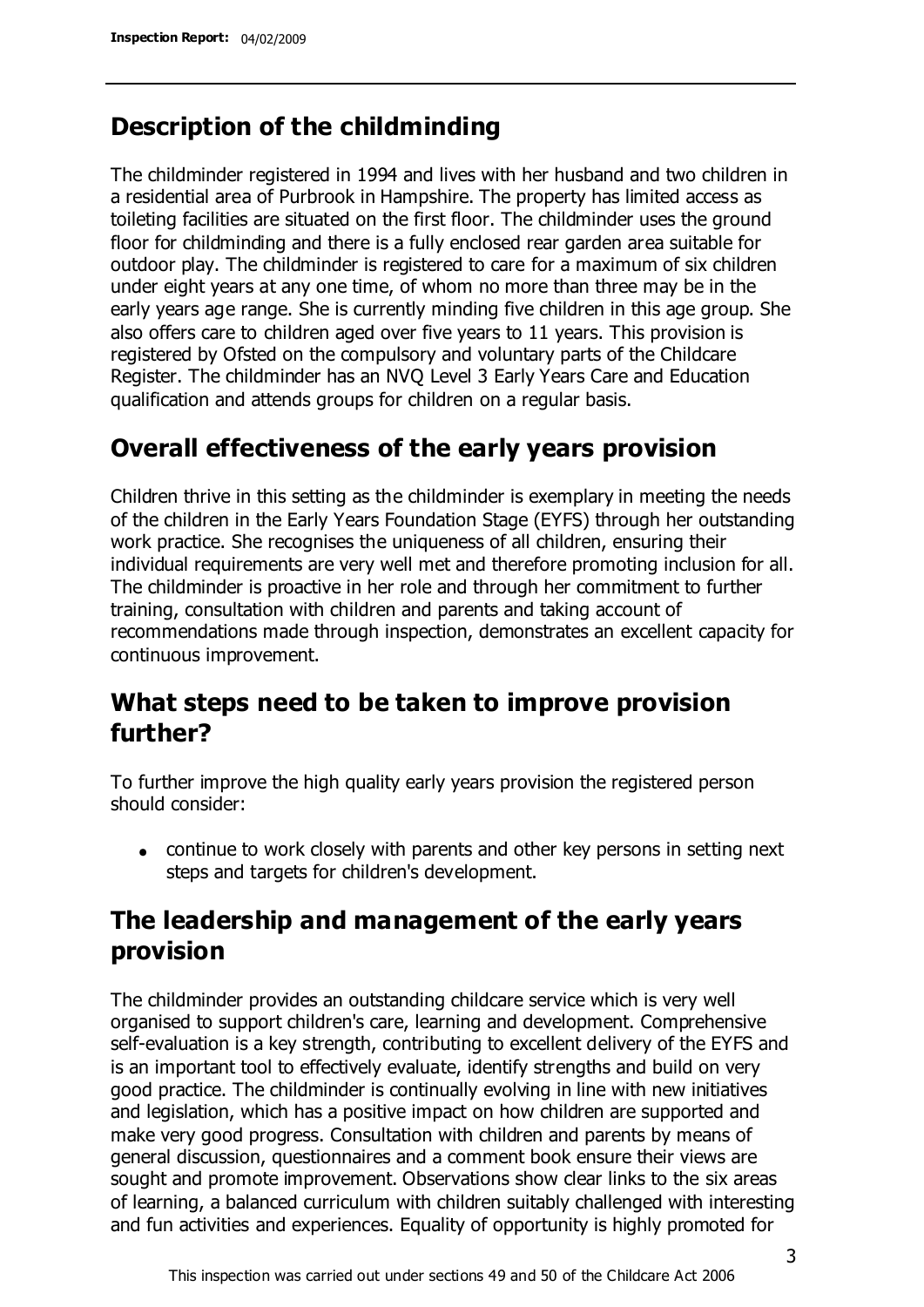all children as they are valued for their individuality and have resources and activities that promote diversity and respect for others.

Children benefit from the childminder forging excellent links with parents and other key persons and she has identified how to further improve upon her current practice to involve parents/others in collaborative target setting for children's next steps. Highly effective systems are in place to share achievements and care routines with parents using individual daily record books which provide excellent insight into their child's time at the setting. Parents are fully informed about the childminding service as they are supplied with a varied selection of policies and have an excellent range of photographs and information displayed.

Procedures and work practice to safeguard children are exemplary as all hazards are identified and addressed. The childminder has completed advanced child protection training and comprehensively completes records to ensure welfare is well maintained. Robust systems in place ensure the regular assessment of risks around the home and when on outings.

# **The quality and standards of the early years provision**

Children are continually encouraged to extend their learning as the childminder is highly skilled in using effective questioning during free play and daily routines. For example, with young children she will ask them to name characters and predict what may happen as they look at favourite books together. Or, as they wash hands they will talk about why it is important to get rid of germs. Children have access to a wealth of good quality resources which are very well organised to be safe, stage appropriate and accessible. They make very good progress in their learning as the childminder recognises that all children are unique, allowing them to follow their interests, such as taking time to read through a favourite book that the child has brought from home. Records evidence that children have exciting and wonderful experiences out of the setting to extend their knowledge and understanding of the world. For example, children have visited a reptile centre and have observed a Boa Constrictor shedding its skin. The children also attend various groups such as toddler, Mucky Pups and gymnastics, which provide opportunities to develop social skills and confidence and promote physical fitness. Within the setting children participate in a wide variety of art and crafts as they draw, paint, model and make puppets such as frogs, therefore exploring their creativity. Art work is displayed prominently as are photographs which promote children's self worth and esteem. Resources are labelled and children have excellent opportunities to recognise text and that print has meaning from name cards and the wealth of fiction and non fiction books available. The interactive alphabet board is very well used as children identify letters, follow simple instructions and enjoy singing familiar songs, such as 'Three Blind Mice and London Bridge'. Children thrive in this setting as the childminder is highly skilled in her interaction and she ensures learning is an integral part of play, using effective questioning and allowing children time to think and problem solve. Independence and self motivation is also extremely well promoted through play and daily routines, such as children having a step in the toileting area to wash their hands, being involved in tidying away toys and wiping over tables before meals and by, for example,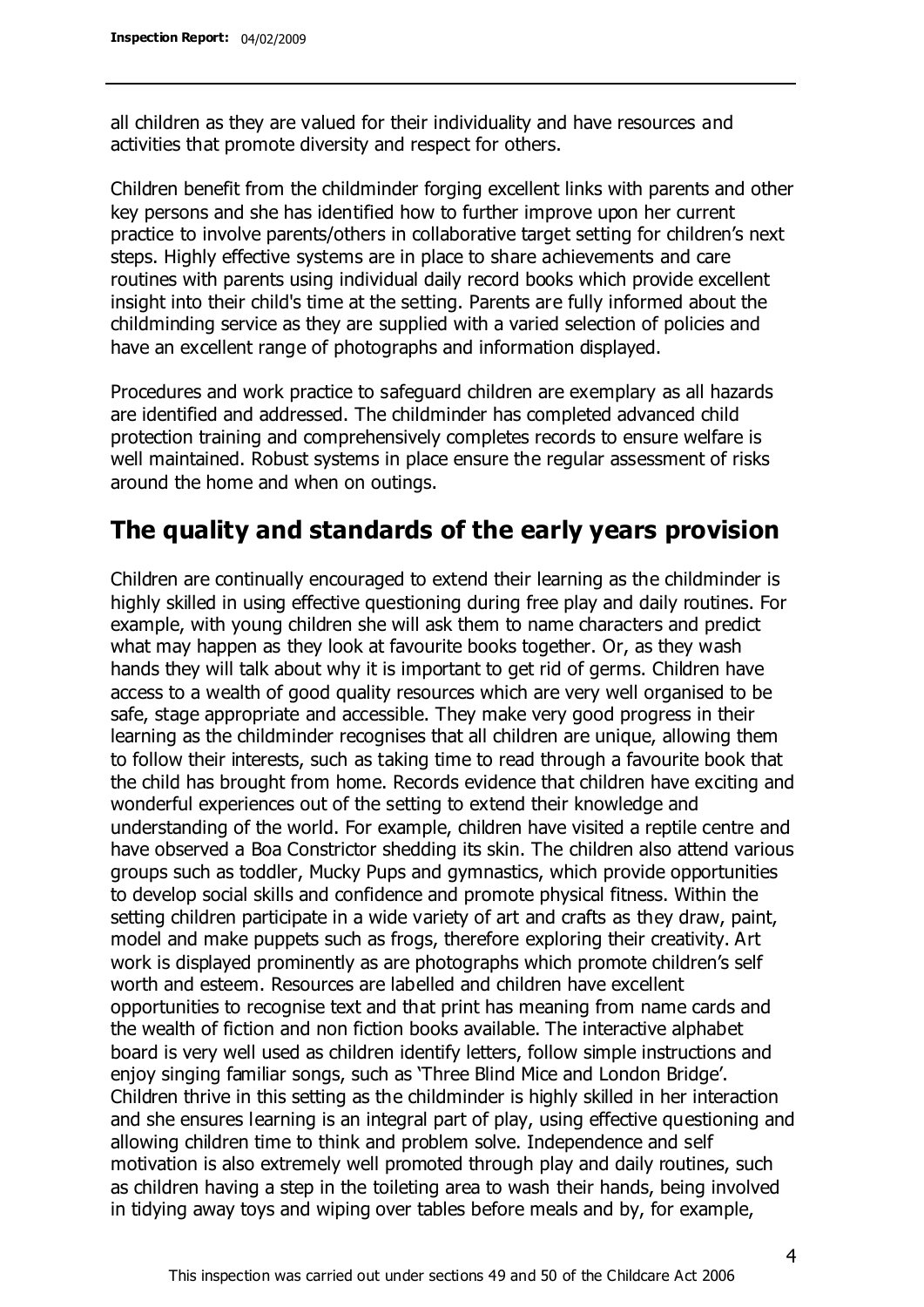spreading honey on their toast for snack and choosing which fruits they would like. As a result, children are encouraged to be independent learners, critical thinkers and to develop responsibility. Resources are very well organised for children to access independently, which ensures ample choice of their own play. Children also benefit from the childminder consulting them about their play, which again helps them feel important and develop confidence. Children have ample opportunities to problem solve and gain an understanding of numeracy as the childminder offers puzzles to complete, ensuring children are challenged. Calculation is commonplace, such as counting out the grapes at snack time using concepts such as more and same and counting the stairs as they use them. Children also learn about measurements as they compare height or as they plant strawberries and see how they grow. Opportunities to explore technology using interactive toys and a well planned curriculum promoting communication, language, literacy and numeracy contributes to children developing important skills for future economic well-being.

All welfare requirements are very well met and excellent use of safety measures such as gates and cupboard locks ensure children are always safe. All documentation is maintained to an exemplary standard and shared and signed by parents where required. Procedures to promote being healthy are excellent as children practise personal hygiene routines to prevent the spread of infection. Healthy eating is very well promoted and the childminder has recently acquired a 'Kids Healthy Eating Rewards Chart' to promote fresh drinking water, fruit and vegetables. She stores pack lunches appropriately for freshness and is flexible to offer a balanced meal for children if required. Children have regular healthy drinks throughout the day ensuring they are well nourished and hydrated. Children learn about foods that are good for them, for example, how cheese and milk is full of calcium and good for growing bones, and fruit and vegetable have vitamins that are needed for healthy development. Outdoor play is encouraged on a daily basis as the children spend time in the garden or use local community resources. They access a range of equipment, such as a slide, climbing frame and sit and ride toys, to promote fitness, balance and gross motor skills and learn about how exercise is good for a healthy body. As a result, children have a wealth of information and daily routines to promote healthy lifestyles and personal care routines from an early age.

The childminder enables the children to learn about being safe through emphasising the importance of safety measures such as seat belts and safety straps and demonstrating road safety and awareness of other hazards out of the setting. She uses 'A Safety Guide for Young Children - Feeling Happy, Feeling Safe' to discuss being safe and how to do that in various situations. The childminder's warm, calm manner is an important factor in her ability to manage behaviour in a highly positive way. Children learn acceptable behaviour through discussion, distraction and lots of explanation, whereby they learn the effect their behaviour has on others and how to be a positive member of society. Children are offered an abundance of praise and encouragement which has an extremely positive effect on their confidence and self-esteem. They are relaxed and happy in the setting and confidently interact, evidencing how they feel secure. The childminder promotes the Every Child Matters outcomes exceptionally well and thoroughly meets the needs of all the children who attend.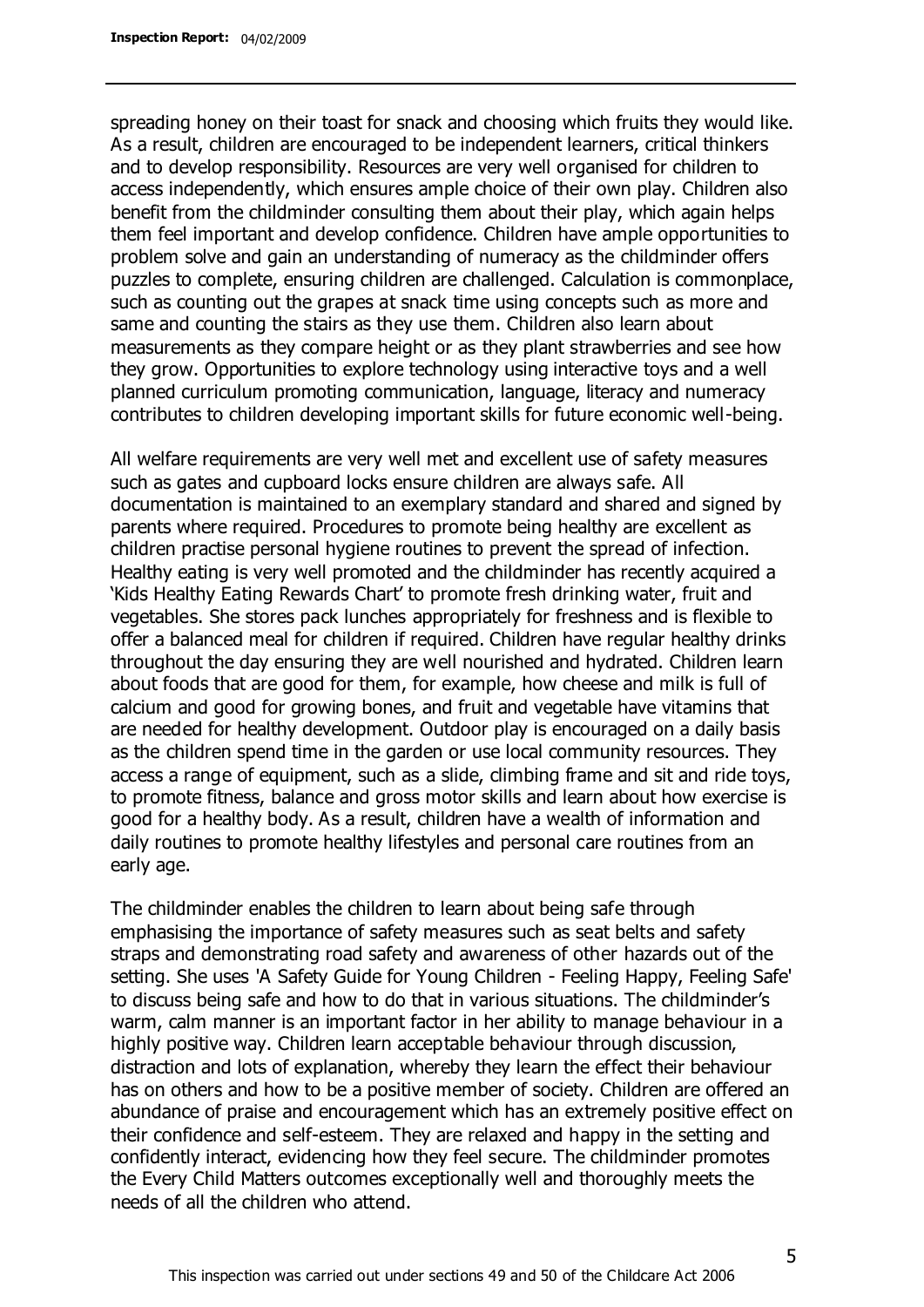# **Annex A: record of inspection judgements**

#### **The key inspection judgements and what they mean**

Grade 1 is Outstanding: this aspect of the provision is of exceptionally high quality Grade 2 is Good: this aspect of the provision is strong Grade 3 is Satisfactory: this aspect of the provision is sound Grade 4 is Inadequate: this aspect of the provision is not good enough

### **Overall effectiveness**

| How effective is the provision in meeting the needs<br>of children in the Early Years Foundation Stage? |  |
|---------------------------------------------------------------------------------------------------------|--|
| How well does the provision promote inclusive practice?                                                 |  |
| The capacity of the provision to maintain continuous                                                    |  |
| improvement.                                                                                            |  |

### **Leadership and management**

| How effectively is provision in the Early Years               |  |
|---------------------------------------------------------------|--|
| <b>Foundation Stage led and managed?</b>                      |  |
| How effective is the setting's self-evaluation, including the |  |
| steps taken to promote improvement?                           |  |
| How well does the setting work in partnership with parents    |  |
| and others?                                                   |  |
| How well are children safequarded?                            |  |

## **Quality and standards**

| How effectively are children in the Early Years<br><b>Foundation Stage helped to learn and develop?</b> |  |
|---------------------------------------------------------------------------------------------------------|--|
| How effectively is the welfare of children in the Early                                                 |  |
| <b>Years Foundation Stage promoted?</b>                                                                 |  |
| How well are children helped to stay safe?                                                              |  |
| How well are children helped to be healthy?                                                             |  |
| How well are children helped to enjoy and achieve?                                                      |  |
| How well are children helped to make a positive                                                         |  |
| contribution?                                                                                           |  |
| How well are children helped develop skills that will                                                   |  |
| contribute to their future economic well-being?                                                         |  |

Any complaints about the inspection or report should be made following the procedures set out in the guidance available from Ofsted's website: www.ofsted.gov.uk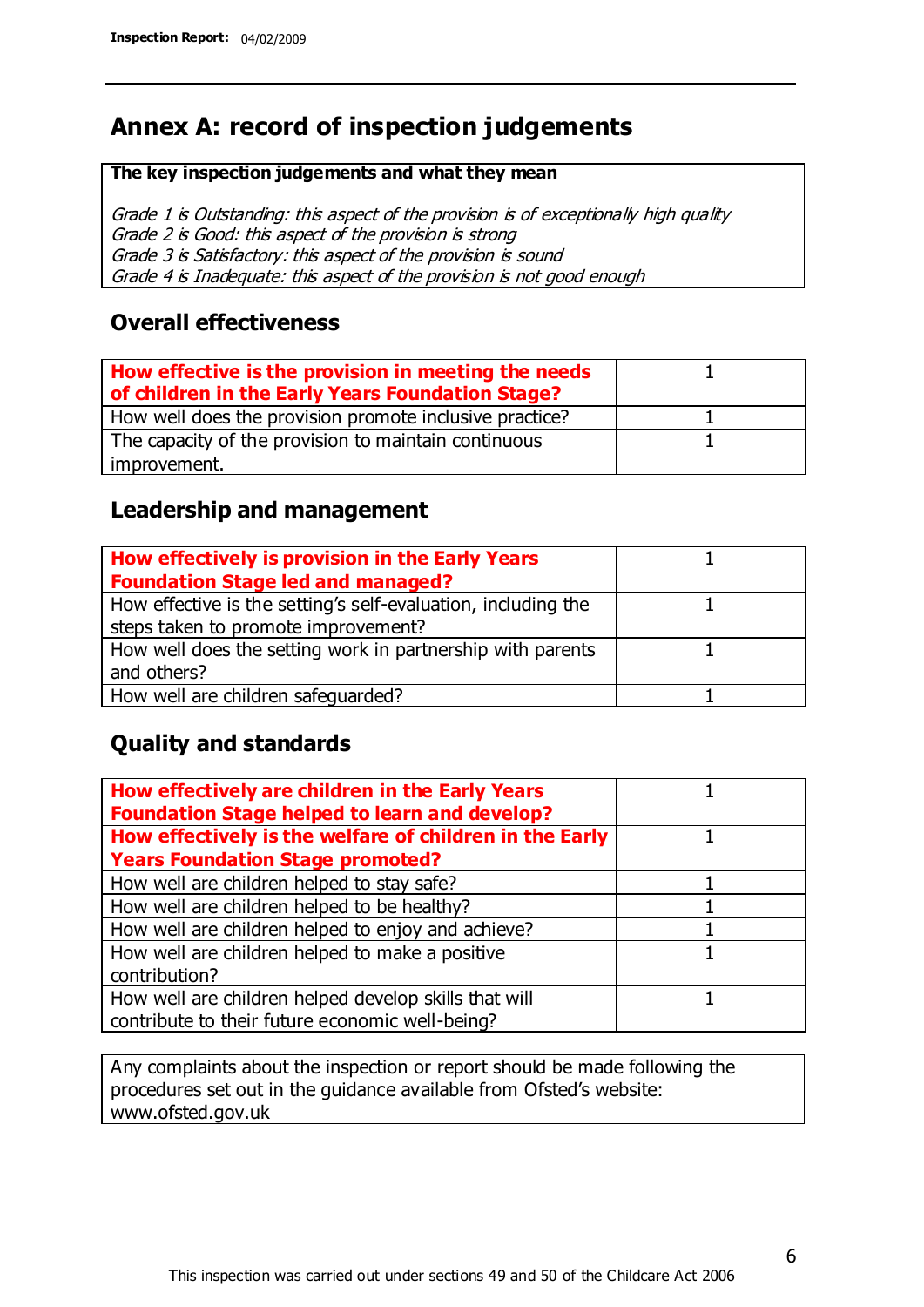# **Annex B: the Childcare Register**

| The provider confirms that the requirements of the<br>compulsory part of the Childcare Register are: | Met |
|------------------------------------------------------------------------------------------------------|-----|
| The provider confirms that the requirements of the<br>voluntary part of the Childcare Register are:  | Met |